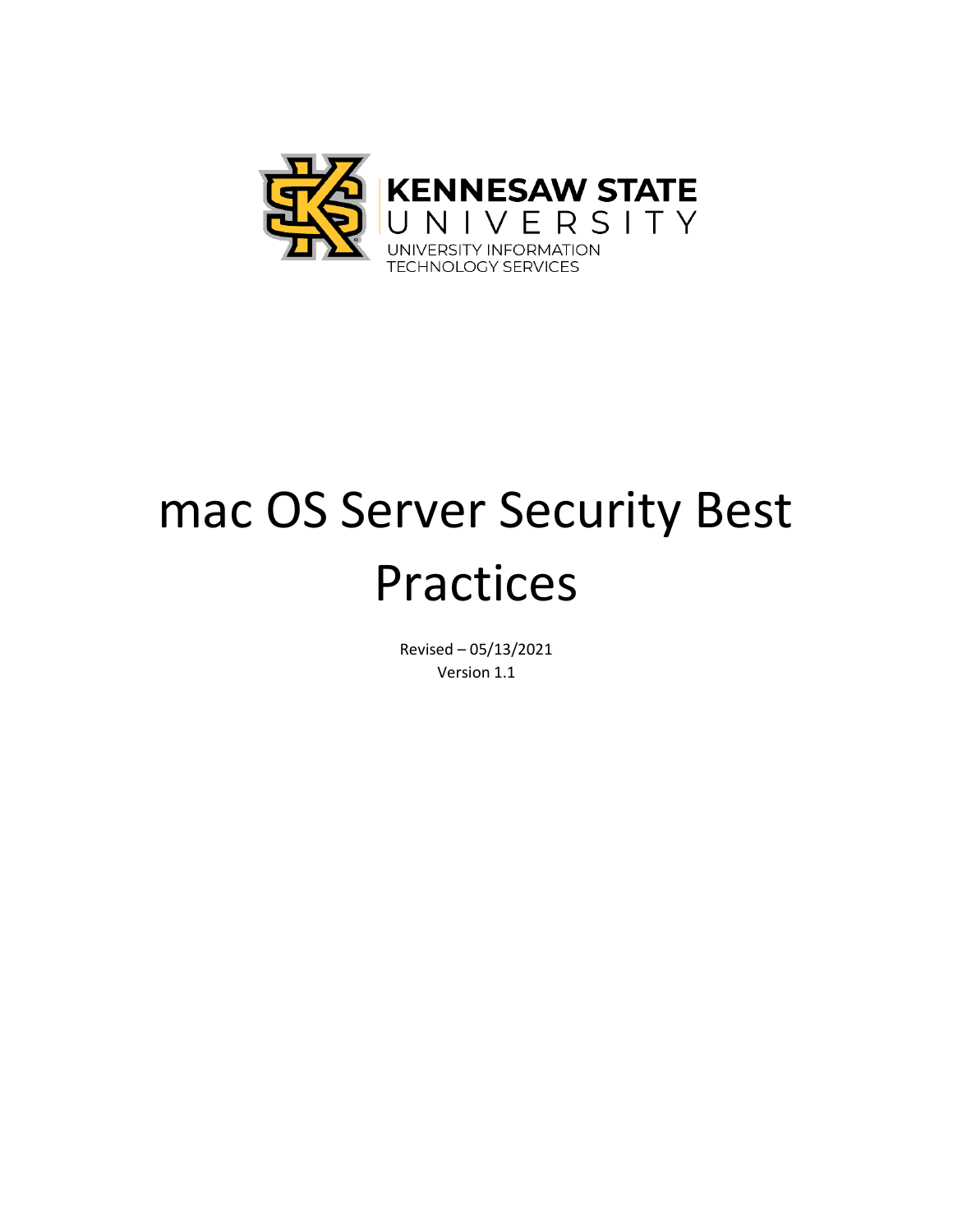# **Table of Contents**

Page 2 of 10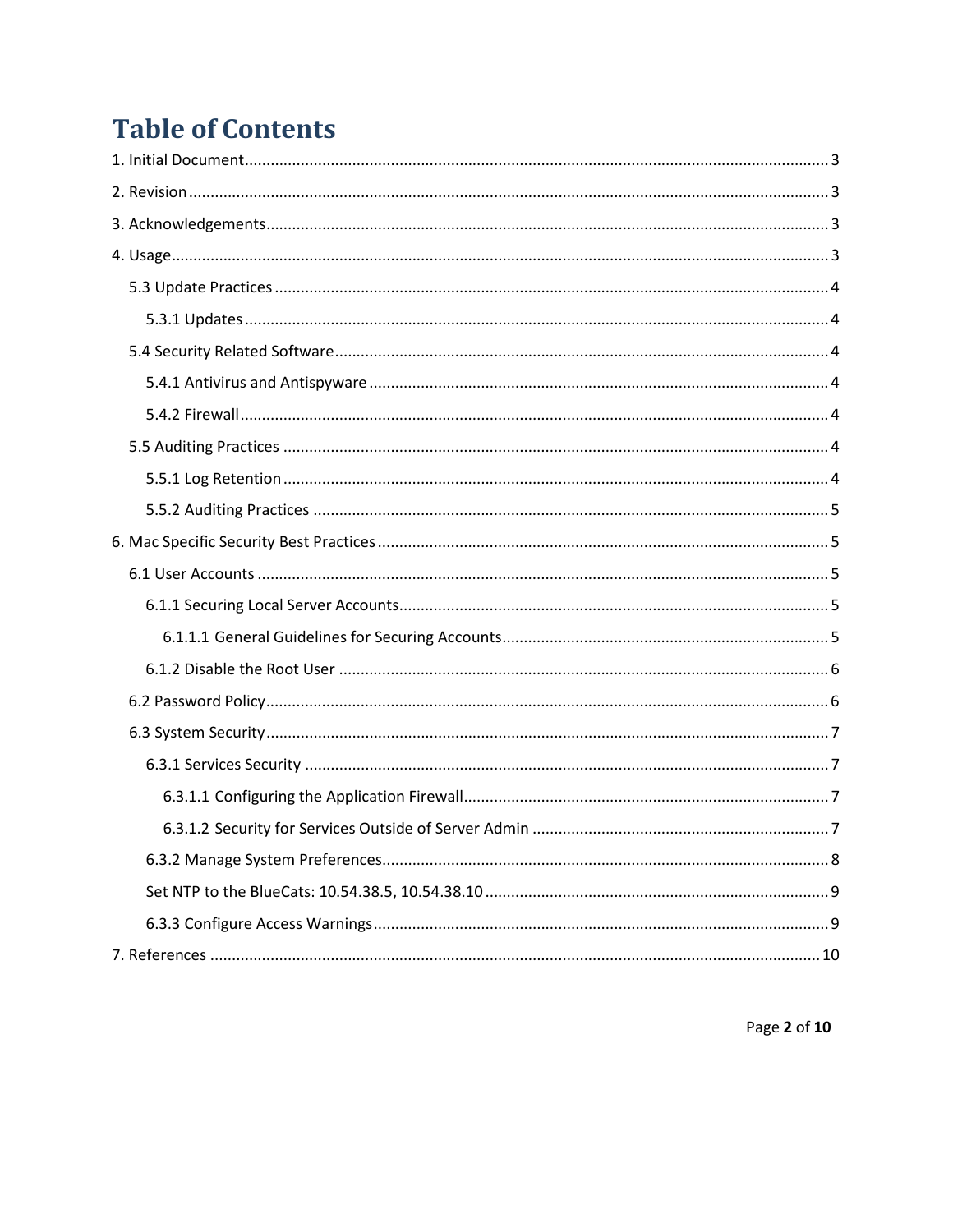# <span id="page-2-0"></span>**1. Initial Document**

Created By: Michael Carroll (mcarro18@kennesaw.edu)

Document Creation Date: August 21, 2009

# <span id="page-2-1"></span>**2. Revision**

Revised By: 2020 macOS Server Security Best Practices Committee

Revision Date: 05/13/2021

Version Number: 1.1

# <span id="page-2-2"></span>**3. Acknowledgements**

The final release document is a collaborative work between the following committee members:

• John Reeber

# <span id="page-2-3"></span>**4. Usage**

This document is intended to serve as a general guideline and should not be interpreted as policy. Furthermore, the ever-changing nature of information technology prevents this document from being entirely inclusive but should serve as a general baseline for server installation. Please feel free to query the System Administrators Group and ListServ for additional guidance.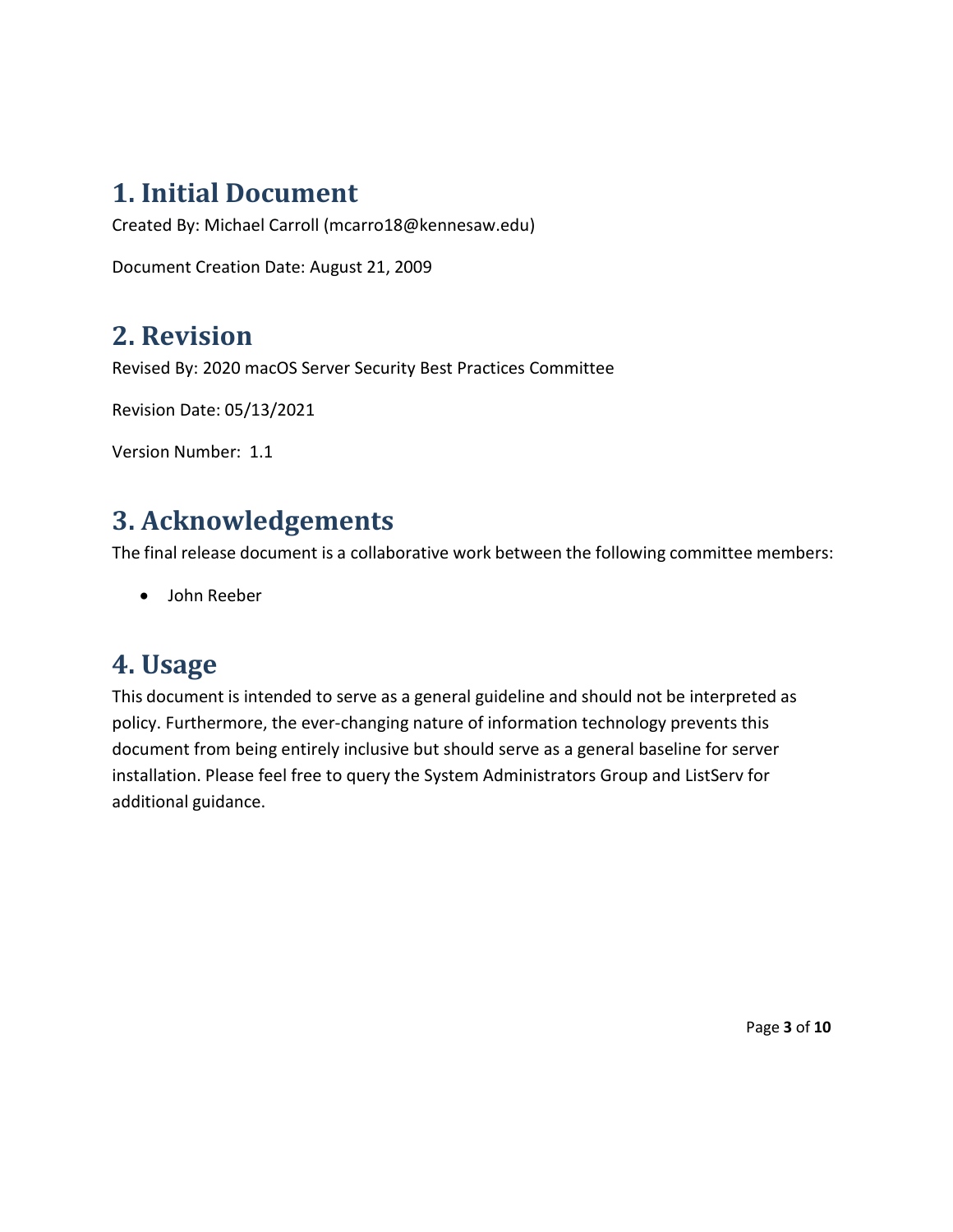## <span id="page-3-0"></span>**5.3 Update Practices**

## <span id="page-3-1"></span>**5.3.1 Updates**

It is very important that updates and patches be applied to servers in a timely manner. As Apple releases updates, they should be tested for compatibility with production software and systems and applied as quickly as possible.

## <span id="page-3-2"></span>**5.4 Security Related Software**

Servers are vulnerable to many forms of attack. It is important that a server be equipped with safeguards to protect the information resident on the system and the system itself.

## <span id="page-3-3"></span>**5.4.1 Antivirus and Antispyware**

Servers are vulnerable to a variety of malicious software through a number of attack vectors. Having the appropriate antivirus and antispyware tools running on a server and ensuring they remain up to date is extremely important to help combat this problem.

It is strongly encouraged that you use an antimalware client on all systems. Antimalware clients should receive updates daily and malware logs should alert an administrator in case of a found infection.

## <span id="page-3-4"></span>**5.4.2 Firewall**

Kennesaw State University employs a campus firewall that protects the campus environment from Internet threats. However, the campus firewall does nothing to protect servers from threats originating on campus. For that reason, it is reasonable to employ some form of a software firewall on a server. It is best to trust nothing on inbound and outbound traffic while only allowing the needed traffic through the firewall.

It is strongly encouraged that you use the built-in firewall, accessible in System Preferences  $\rightarrow$ Security & Privacy --> Firewall. Please contact [OCS@kennesaw.edu](mailto:OCS@kennesaw.edu) for more information.

## <span id="page-3-5"></span>**5.5 Auditing Practices**

## <span id="page-3-6"></span>**5.5.1 Log Retention**

Servers keep several logs and, by default, are set to reuse log file entries that are older than seven days. It's a good practice to expand the size of the allowed log file and to set it to reuse

Page **4** of **10**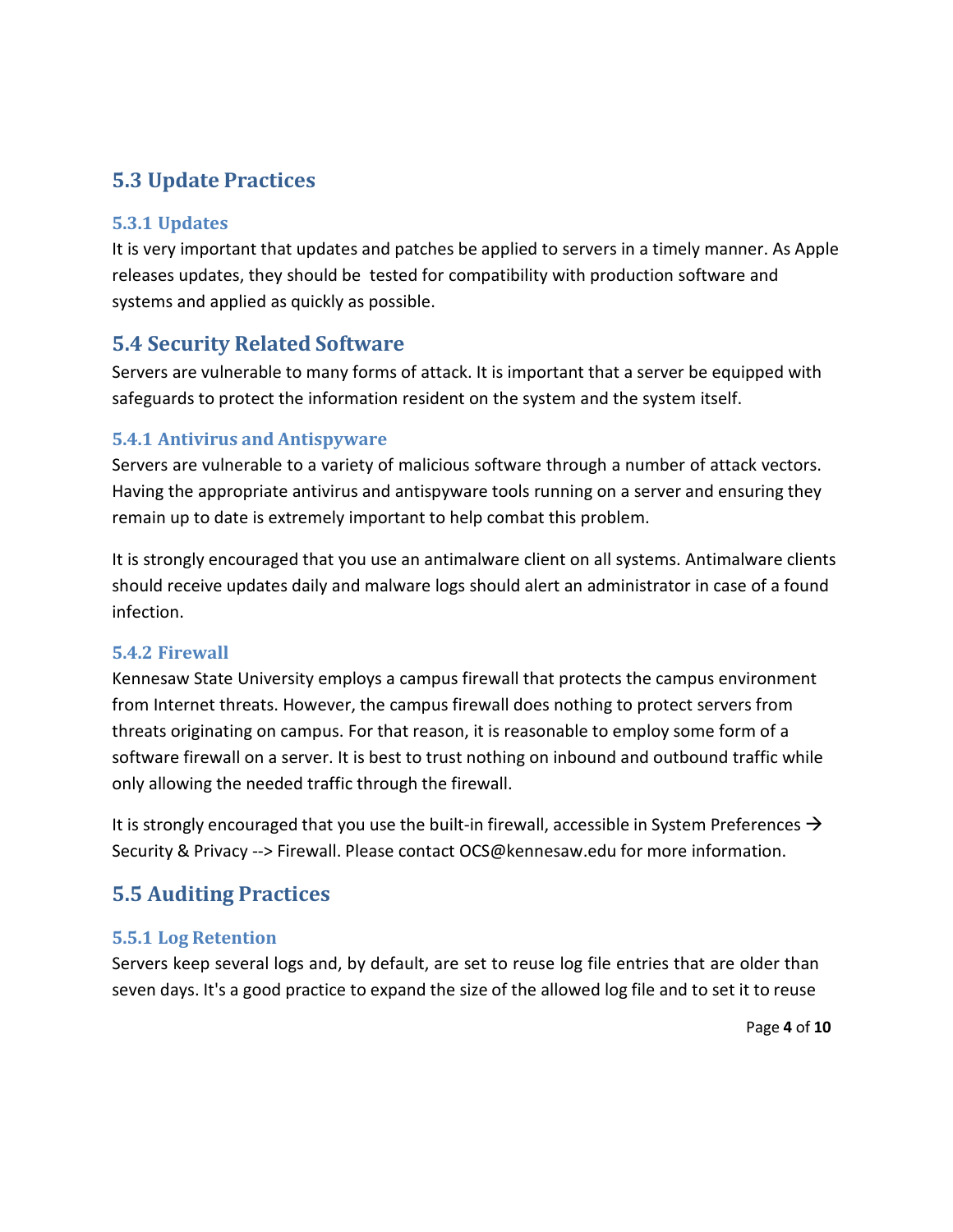space as needed. This allows logging to continue uninterrupted. How far back your log entries go will depend on the size of the log file and how quickly you are accumulating log data. It is strongly encouraged that you keep at least 30 days of logs. It is important to arrange to rotate the logs in such a way that the size of the log files does not cause disk space shortages.

## <span id="page-4-0"></span>**5.5.2 Auditing Practices**

Most servers have a powerful auditing feature built in. It is usually disabled by default but can be easily enabled. Typically, server managers would want the auditing system to capture logins, attempted logins, log outs, administrative activities, and perhaps attempts to access or delete critical system files. Auditing should be limited to gathering just the information that is needed, as it does require CPU and disk time for auditing to gather information. It is encouraged that administrators also use the Syslog solution provided by the UITS Office of Cybersecurity.

# <span id="page-4-1"></span>**6. Mac Specific Security Best Practices**

## <span id="page-4-2"></span>**6.1 User Accounts**

## <span id="page-4-3"></span>**6.1.1 Securing Local Server Accounts**

Unless administrator access is required, you should always log in as a non- administrator user. You should log out of the administrator account when you are not using the computer as an administrator.

Note: The guest account is disabled by default.. The guest account should remain disabled on all servers.

## <span id="page-4-4"></span>*6.1.1.1 General Guidelines for Securing Accounts*

Never create accounts that are shared by several users. Each user should have a personal standard account. User authorization can be managed through a rights dictionary; however, this is probably not necessary for server administration.

Each user needing administrator access should have an individual administrator account in addition to a standard account. Administrator users should only use their administrator accounts for administrative purposes.

When creating non-administrator accounts, you should restrict the accounts so that they can only use what is operationally required.

Page **5** of **10**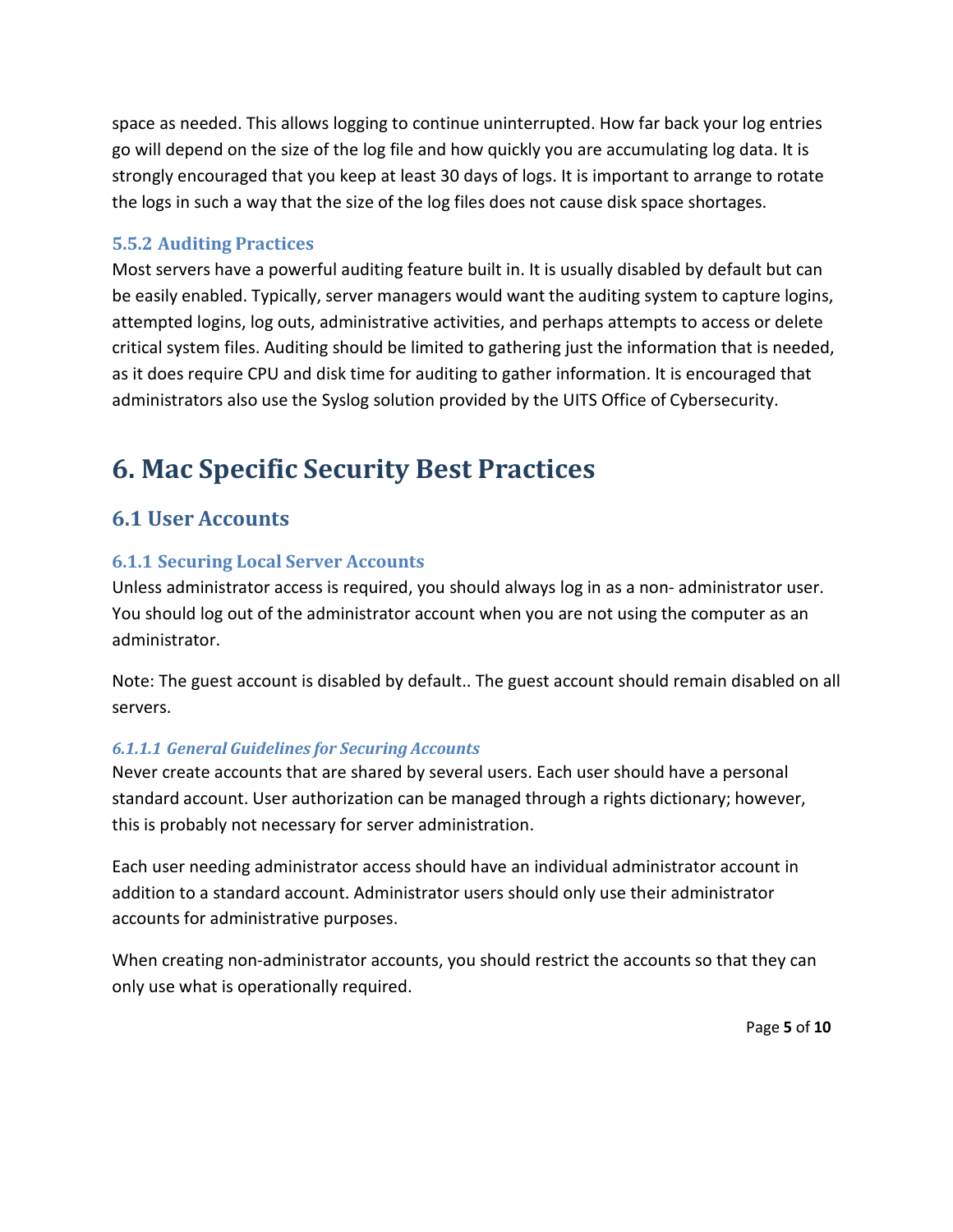Accounts with administrator privileges should be used for login, and then the sudo command should be used to perform actions as root. Note: By default, sudo is enabled for all administrator users. You can disable root login or restrict the use of sudo command in the /etc/sudoers file. For more information, see the sudoers man pages.

You should create a group into which you put any user who needs administrator access. Then you can enable that group to have sudo access and the permissions will affect any user in that group.

To restrict sudo usage:

- 1. Edit the /etc/sudoers file as a user with sudo access using the visudo tool.
	- a. \$sudo visudo
- 2. Enter the account's password when prompted.
- 3. Remove the line that begins with %admin, and add the following entry for the administrative group:
	- a. %*group* ALL=(ALL) ALL (Substitute the group's short name for the word *group*)

## <span id="page-5-0"></span>**6.1.2 Disable the Root User**

The root user is disabled by default and should not be enabled.

If the root user becomes enabled, you can disable the root account by using an administrative account and the dsenableroot command.

\$ dsenableroot –d –u [user with admin privileges]

## <span id="page-5-1"></span>**6.2 Password Policy**

Passwords must be required for all accounts. Further, passwords should be required to be complex (a mix of letters, numbers, and special characters) or lengthy (as in pass- phrases.) Users should be required to change passwords at some regular interval. Passwords should always follow the specifications stated in current university policy.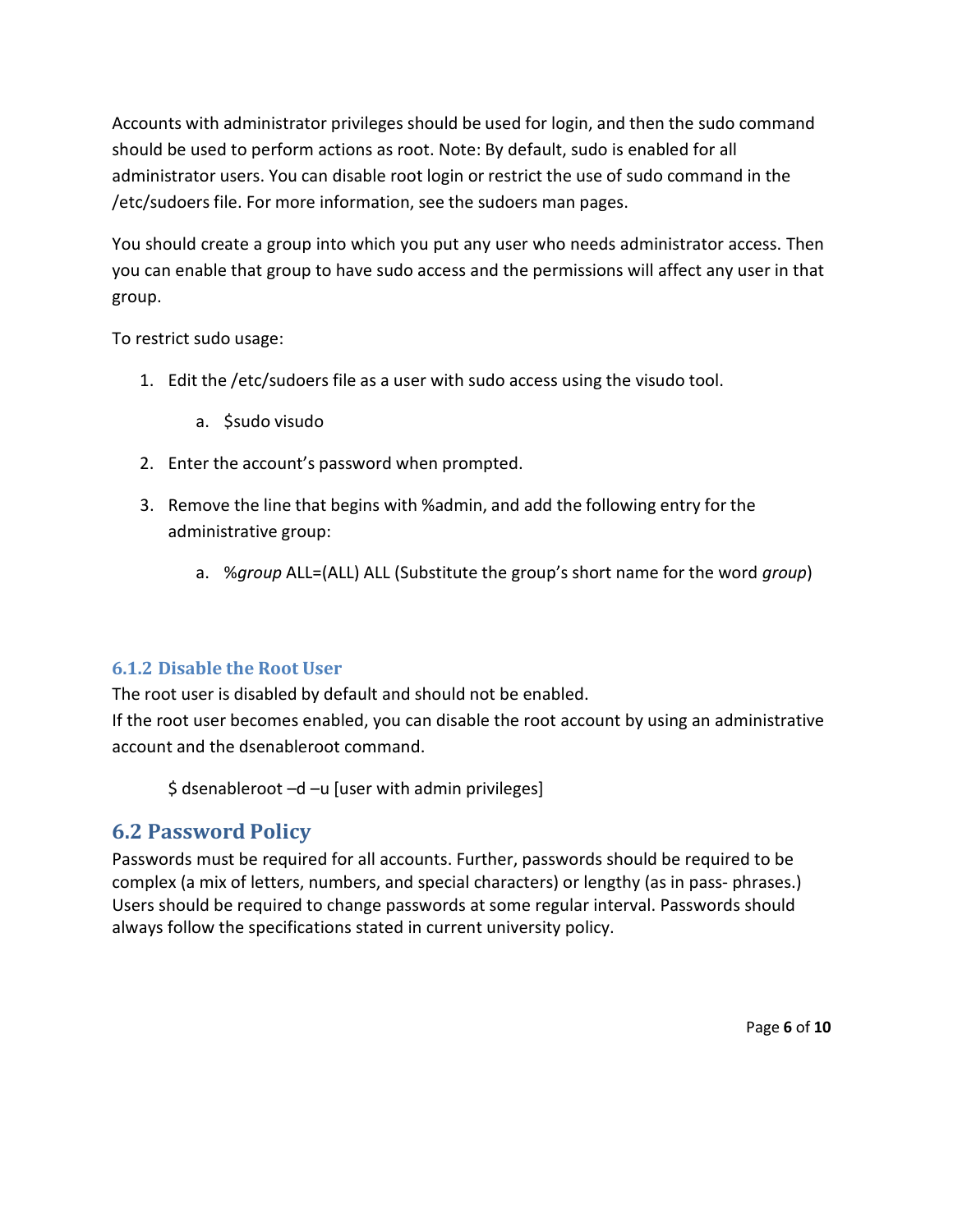## <span id="page-6-0"></span>**6.3 System Security**

## <span id="page-6-1"></span>**6.3.1 Services Security**

## <span id="page-6-2"></span>*6.3.1.1 Configuring the Application Firewall*

Follow these steps:

- 1. Choose System Preferences from the Apple menu
- 2. Click Security & Privacy
- 3. Click the Firewall tab
- 4. Choose Turn On Firewall
- 5. Click Firewall Options
- 6. You can click on the "+" button to add an application to this list. You can select an application and click the "-" button to remove it. Control- clicking on the application name gives you the option to reveal the application's location in Finder.

Once you've added an application to the list, you can choose whether to allow or deny incoming connections for that application. You can even add command line application to this list.

When you add an application to this list, macOS digitally signs the application (if it has not been signed already). If the application is later modified, you will be prompted to allow or deny incoming network connections to it. Most applications do not modify themselves, and this is a safety feature that notifies you of the change.

## <span id="page-6-3"></span>*6.3.1.2 Security for Services Outside of Server Admin*

## Remote Access

Use SSH to secure Apple's Remote Desktop communications. This is the default behavior. SSH

■ Use /etc/ssh\_known\_hosts to limit user's outgoing SSH connections. Create a secure tunnel when an insecure network may be involved.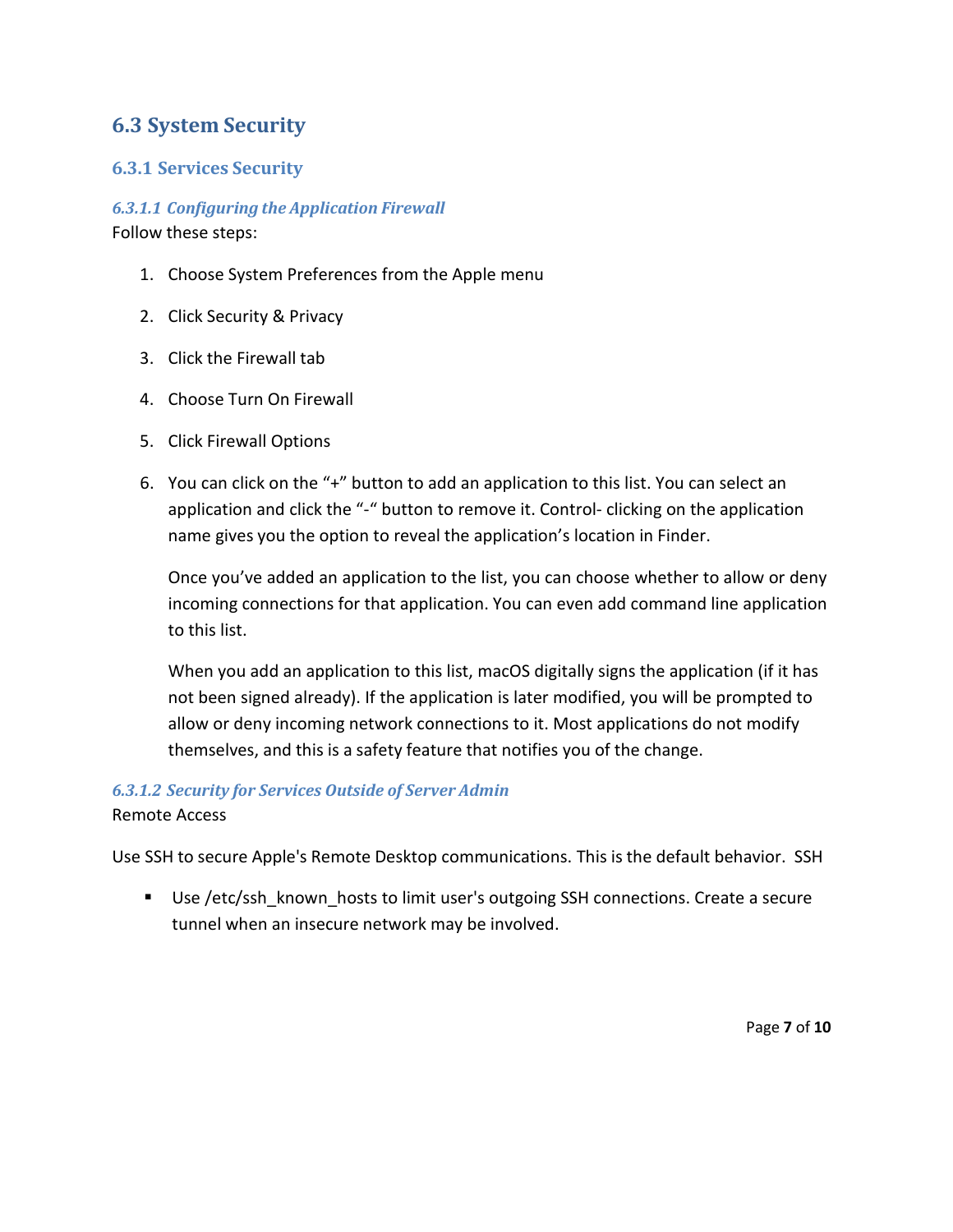## <span id="page-7-0"></span>**6.3.2 Manage System Preferences**

## Desktop & Screen Saver

■ Set Screen Saver to start after 20 minutes.

## Mission Control

Disable the Dashboard.

## Security & Privacy

Require password immediately to wake from sleep or screen saver.

#### iCloud

Do not enable iCloud.

## Network

**Turn off Wi-Fi.** 

#### Bluetooth

- Set Bluetooth to off.
- Also, disable allowing Bluetooth devices to wake computer.

## Sharing

- File Sharing access should be restricted to required users/groups.
- Remote Login for SSH access should be limited to Administrators
- **Remote Management should be limited to Administrators.**
- **Content Caching should be enabled on caching servers only.**
- **Diamage Sharting Services should remain disabled.**

## Users & Groups Manager

Do not enable the Automatic login.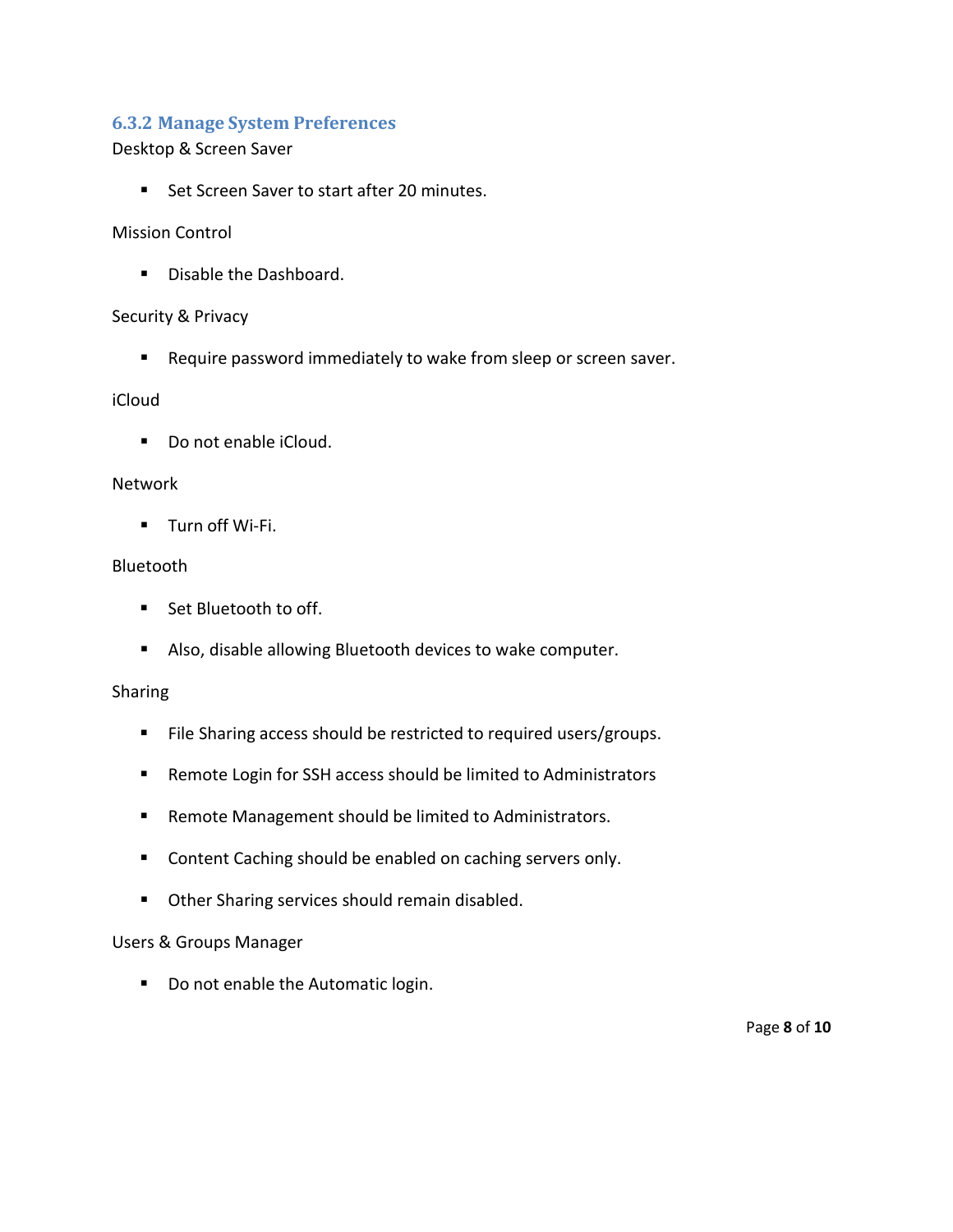- **Select to display login window as Name and Password fields.**
- **Provide only the necessary administrative level for each user.**

## Date & Time

<span id="page-8-0"></span>■ Set NTP to the BlueCats: 10.54.38.5, 10.54.38.10

## <span id="page-8-1"></span>**6.3.3 Configure Access Warnings**

To create a login window access warning:

- 1. Open Terminal.
- 2. Change your login window access warning:
	- a. \$ sudo defaults write /Library/Preferences/com.apple.loginwindow LoginwindowText "Warning Text" (Your logged-in account needs to be able to use sudo to perform a defaults write)
	- b. Replace Warning Text with your access warning text.

## SSH Warning Banner

- 1. Create a file call sshd banner and add a message. Then, move it to `/etc/ssh/`
- 2. Edit `/etc/ssh/sshd config`
- 3. Find the lines below and edit as follows:
	- a. # no default banner path
	- b. Banner /path/to/banner/file
- 4. Reload the sshd service
	- a. sudo launchctl stop com.openssh.sshd
	- b. sudo launchctl start com.openssh.sshd